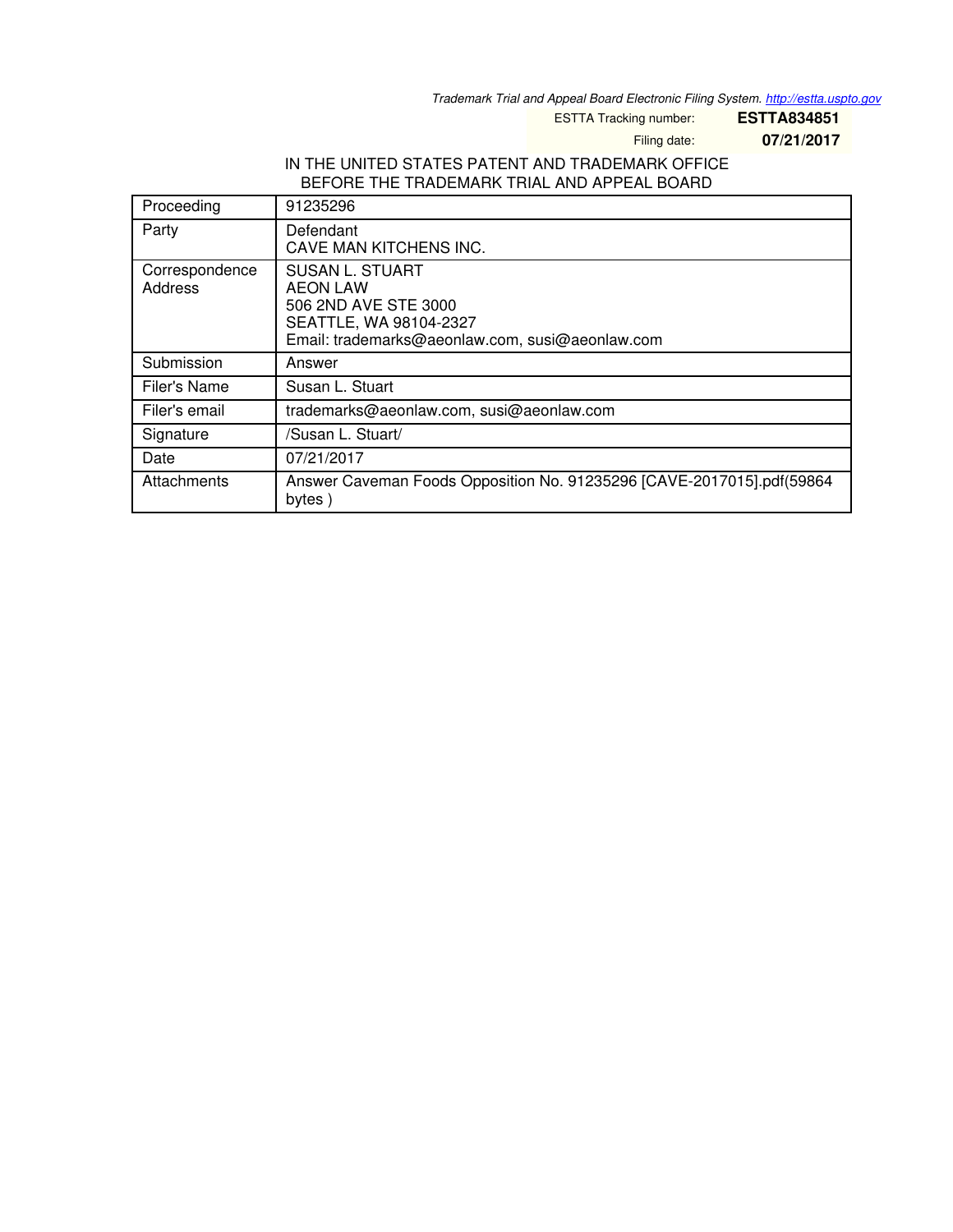## **IN THE UNITED STATES PATENT AND TRADEMARK OFFICE BEFORE THE TRADEMARK TRIAL AND APPEAL BOARD**

| CAVEMAN FOODS, LLC,     |                         |                        |
|-------------------------|-------------------------|------------------------|
|                         | Opposition No. 91235296 |                        |
| Opposer,                |                         |                        |
|                         |                         |                        |
| V.                      | Mark:                   | <b>CAVEMAN KITCHEN</b> |
|                         | Serial No.              | 86/955705              |
| CAVE MAN KITCHENS INC., | Filing Date:            | Mar. 28, 2016          |
|                         | Published:              | Apr. 11, 2017          |
| Applicant.              |                         |                        |
|                         | Mark:                   | <b>CAVEMAN</b>         |
|                         | Serial No.              | 86/966805              |
|                         | Filing Date:            | Apr. 06, 2016          |
|                         | Published:              | Feb. 28, 2017          |
|                         |                         |                        |

#### **ANSWER**

Applicant, Cave Man Kitchens Inc., answers the CONSOLIDATED NOTICE OF OPPOSITION ("Notice of Opposition") as follows:

1. Applicant is without knowledge or information sufficient to form a belief as to the truth or falsity of the allegations of Paragraph 1, and therefore denies the same.

2. Applicant admits that Opposer is identified as the owner of U.S. Trademark Registration No. 4,565,451 for the mark CAVEMAN FOODS; U.S. Trademark Registration No. 4,515,492 for the mark CAVEMAN (in design); U.S. Trademark Registration No. 3,068,863 for the mark CAVEMAN DIET; U.S. Trademark Registration No. 4,120,331 for the mark CAVEMAN CRUNCH; U.S. Trademark Registration No. 4,841,590 for the mark CAVEMAN JERKY; and U.S. Trademark Registration No. 4,863,604 for the mark CAVEMAN FOODS. Applicant is without knowledge or information sufficient to form a belief as to the truth or falsity of the remaining allegations of Paragraph 2, and therefore denies the same.

3. Applicant admits that Opposer is identified as the owner of pending U.S. Trademark Application Nos. 87166881, 87087186, 86169105, and 86169099. Applicant is without knowledge or information sufficient to form a belief as to the truth or falsity of the allegations of Paragraph 3, and therefore denies the same.

4. Applicant admits it filed U.S. Application Serial No. 86955705 for "Catering services; Food preparation services; Restaurant services; Restaurant services, namely, providing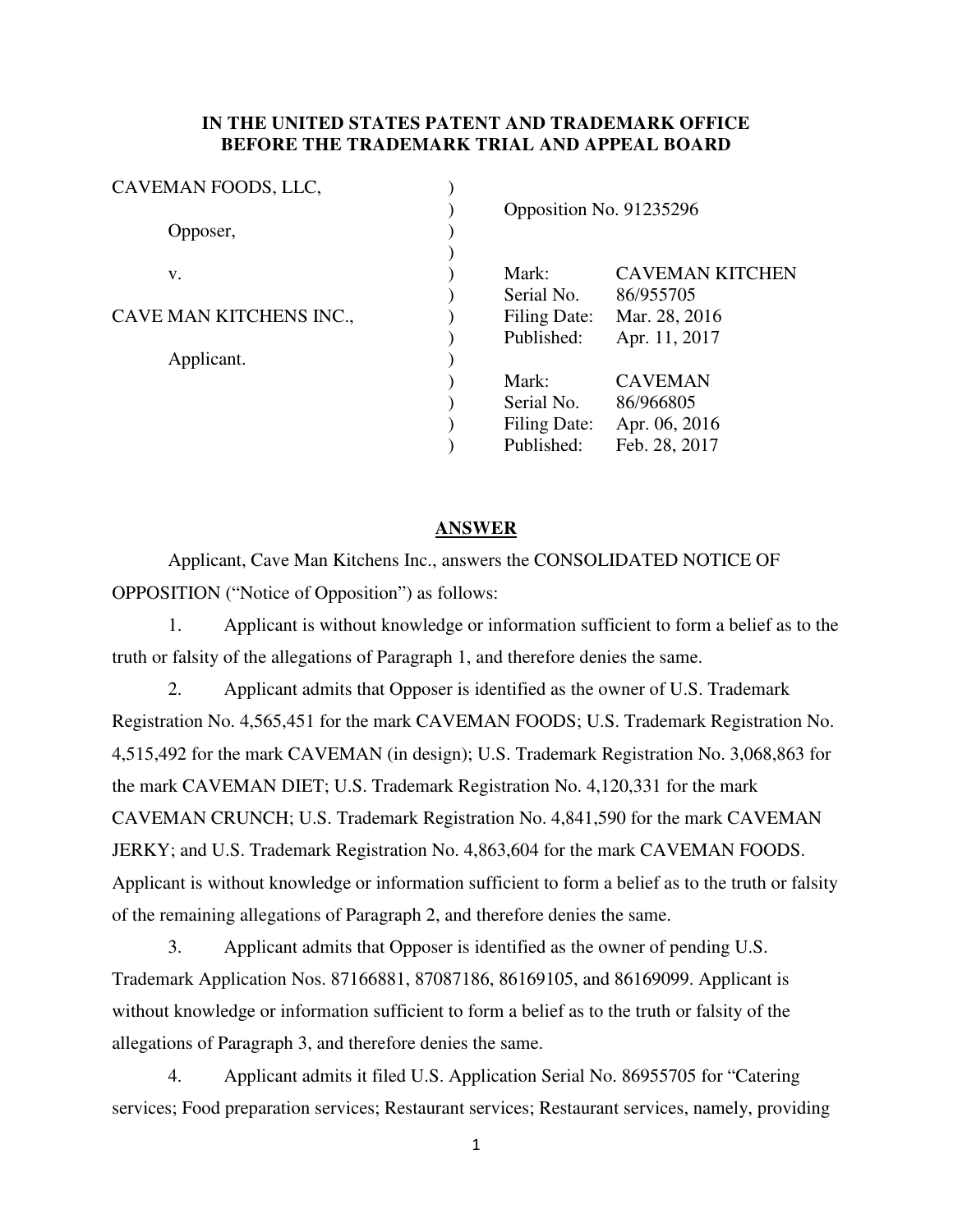of food and beverages for consumption on and off the premises," on March 28, 2016, and U.S. Application Serial No. 86966805 for "Catering services; Food preparation services; Restaurant services; Restaurant services, namely, providing of food and beverages for consumption on and off the premises," on April 6, 2016.

5. Applicant admits that the filing dates of Serial Nos. 85981476, 85719301, 78081973, 85107869, 85320308, 85983914, 86169105, and 86169099 precede the filing dates of Applicant's opposed applications. Applicant denies the truth of the remaining allegations set forth in Paragraph 5.

6. Applicant admits Paragraph 6.

7. Applicant admits Paragraph 7.

8. Applicant admits that the opposed applications are cited as a basis for Opposition in Proceeding Number 91234111 and Cancellation in Proceeding Number 92066099. Applicant denies the truth of the remaining allegations set forth in Paragraph 8.

9. Applicant admits that there a likelihood of confusion amongst consumers as to the source, association, sponsorship, or connection of Applicant and Opposer's respective goods/services resulting from their respective uses of their marks in connection with their respective goods and/or services, as Applicant alleges in its Opposition in Proceeding Number 91234111 and Cancellation in Proceeding Number 92066099. Applicant denies the truth of the remaining allegations set forth in Paragraph 9.

10. Applicant denies the truth of the allegations set forth in Paragraph 10.

11. Applicant denies the truth of the allegations set forth in Paragraph 11.

12. Paragraph 12 of Opposer's Notice of Opposition constitutes a legal conclusion to which no response is necessary; Applicant nonetheless denies the allegations in Paragraph 12.

13. Applicant denies the truth of the allegations set forth in Paragraph 13.

14. Paragraph 14 of Opposer's Notice of Opposition constitutes a legal conclusion to which no response is necessary; Applicant nonetheless denies the allegations in Paragraph 14.

15. Applicant admits that, in an effort to demonstrate the longstanding use of Applicant's "CAVEMAN" mark (U.S. Application Serial No. 86/966805, hereinafter the "'805 Application"), one of several specimens submitted with Applicant's initial application is a photograph showing an early restaurant sign from the 1970s. However, the age of the specimen does not diminish the specimen's validity, nor does the age of a single specimen diminish the

2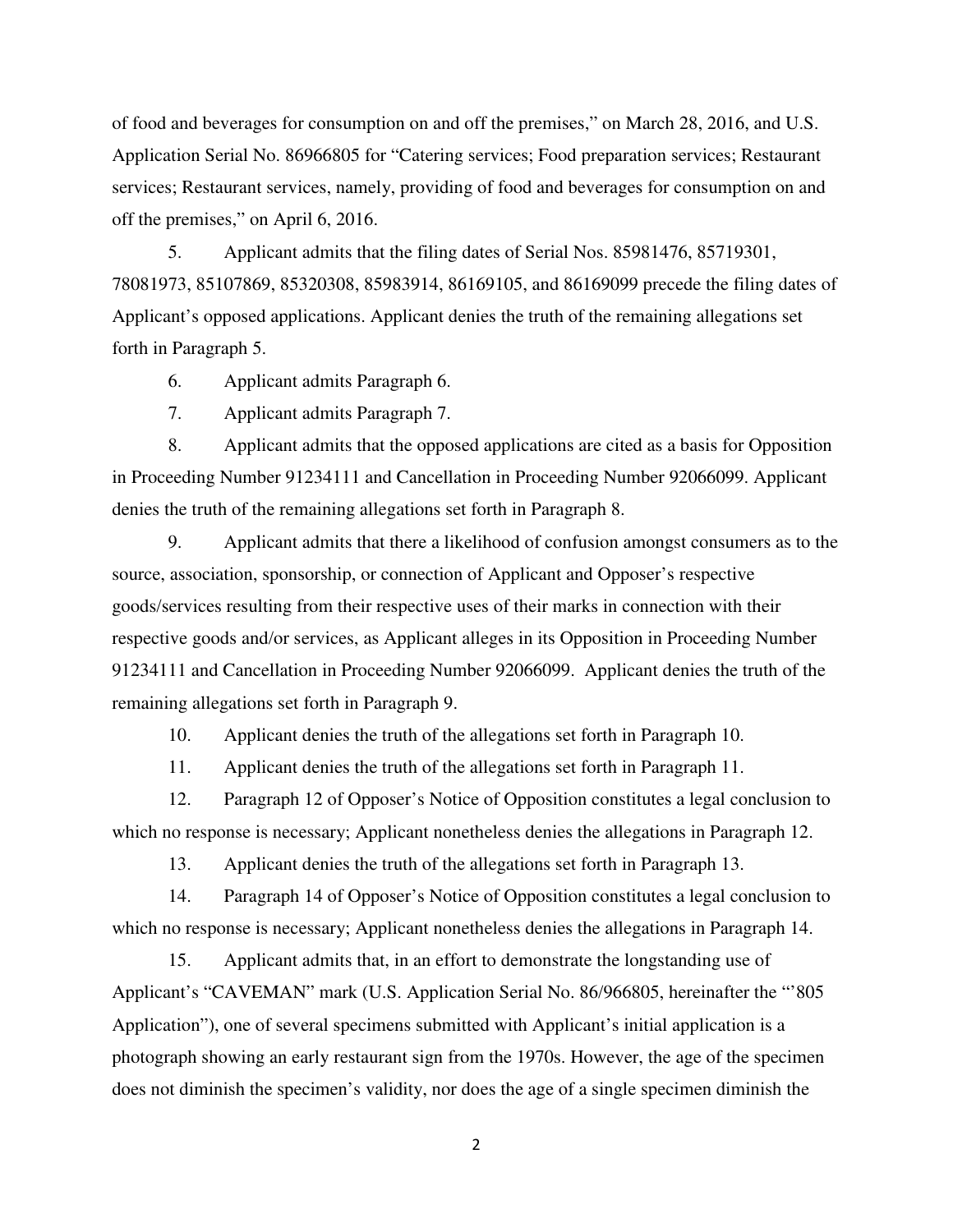validity of the additional specimens submitted by Applicant in the '805 Application. Section 904 of the Trademark Manual of Examining Procedure states that "specimens… provide supporting evidence of facts recited in the application". A specimen is not required to be the first use of the mark or even the most recent use, but does need to show actual use of the mark in commerce prior to the filing of the application. Applicant's photo clearly shows actual use of Applicant's "CAVEMAN" mark in commerce prior to the filing of the '805 Application. Applicant denies the truth of the remaining allegations set forth in Paragraph 15.

16. Opposer attempts to take declaration in the '805 Application out of context and attempts to mislead the court by misquoting the declaration as signed in the '805 Application. Applicant's true declaration states "the applicant is using the mark in commerce on or in connection with the goods/services in the application; the specimen(s) shows the mark as used on or in connection with the goods/services in the application". Applicant denies the truth of the remaining allegations set forth in Paragraph 16.

17. Paragraph 17 of Opposer's Notice of Opposition constitutes a legal conclusion to which no response is necessary; Applicant nonetheless denies the allegations in Paragraph 17.

18. Applicant denies the truth of the allegations set forth in Paragraph 18.

19. Paragraph 19 of Opposer's Notice of Opposition constitutes a legal conclusion to which no response is necessary; Applicant nonetheless denies the allegations in Paragraph 19.

20. Applicant denies the truth of the allegations set forth in Paragraph 20.

/ / / / / / / / / / / /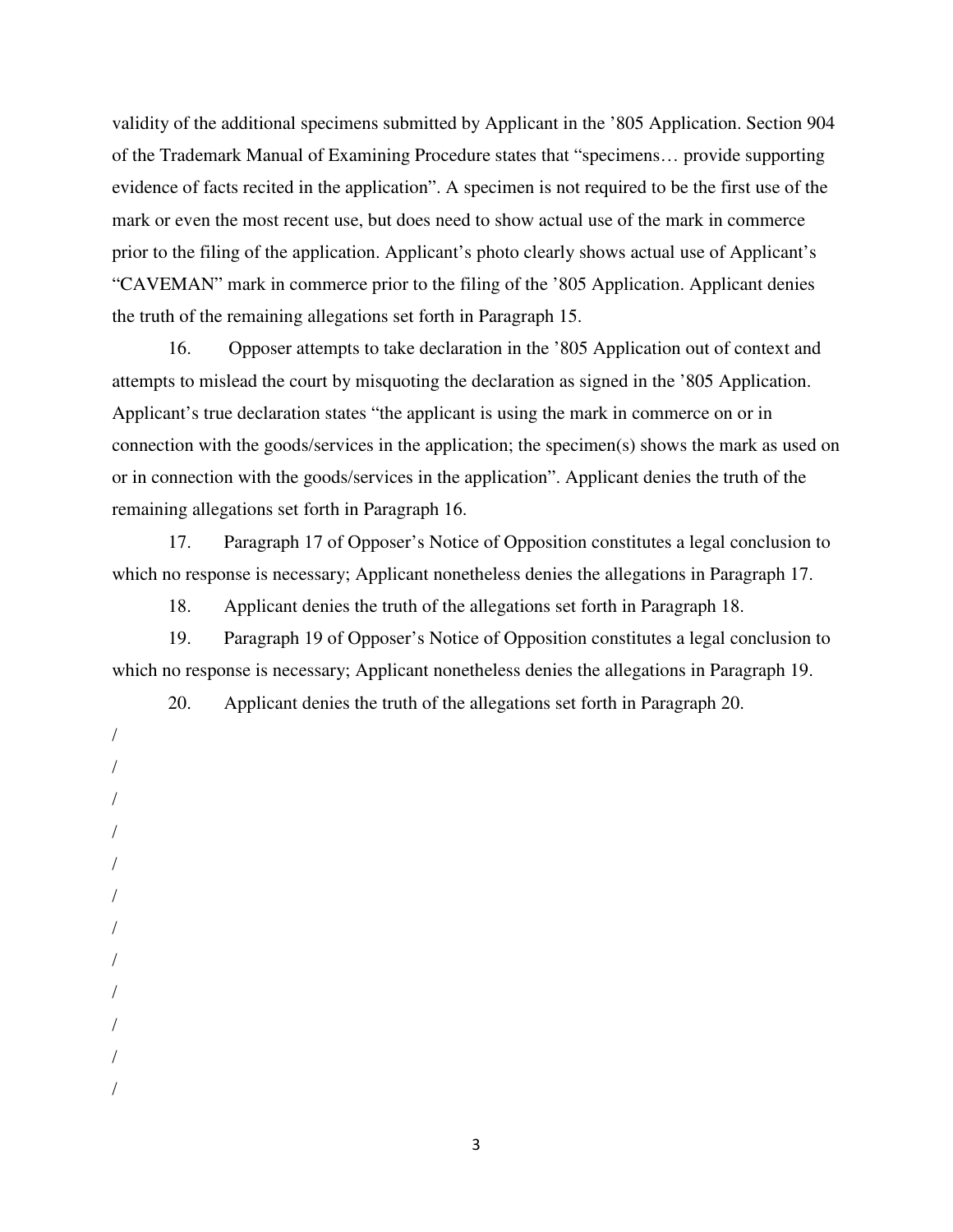### **AFFIRMATIVE AND OTHER DEFENSES**

Applicant sets forth its affirmative defenses below. By setting forth these affirmative defenses, Applicant does not assume the burden of proving any fact, issue, or element of a cause of action where such burden properly belongs to Opposer. As separate and distinct affirmative defenses, Applicant alleges as follows:

1. Opposer's Notice of Opposition fails to state a claim upon which relief may be granted.

2. Applicant's use in commerce of the marks set forth in the opposed applications predates Opposer's alleged use of its marks cited as its basis for opposition.

3. Applicant has priority in its applications because the priority date of use for its opposed applications is at least as early as 2006 due to tacking to United States Registration Number 3222887 for CAVE MAN KITCHENS.

4. Opposer lacks standing to oppose Applicant's applications in that Opposer does not have rights, superior or otherwise, sufficient to support Opposer's Notice of Opposition.

5. Applicant expressly denies any and all allegations in Opposer's Notice of Opposition not expressly admitted above; and for such other and further relief as this Board deems appropriate and just.

WHEREFORE, Applicant requests that the CONSOLIDATED NOTICE OF OPPOSITION be dismissed with prejudice.

Respectfully submitted,

Dated: July 21,  $2017$  By:

 Susan L. Stuart Adam L.K. Philipp Kyle H. Flindt

 AEON Law, PLLC 506 2nd Avenue, Suite 3000 Seattle, WA 98104 Tel: 206-217-2200 Fax: 206-217-2201 susi@aeonlaw.com; [adam@aeonlaw.com;](mailto:adam@aeonlaw.com) kyle@aeonlaw.com

Attorneys for Applicant